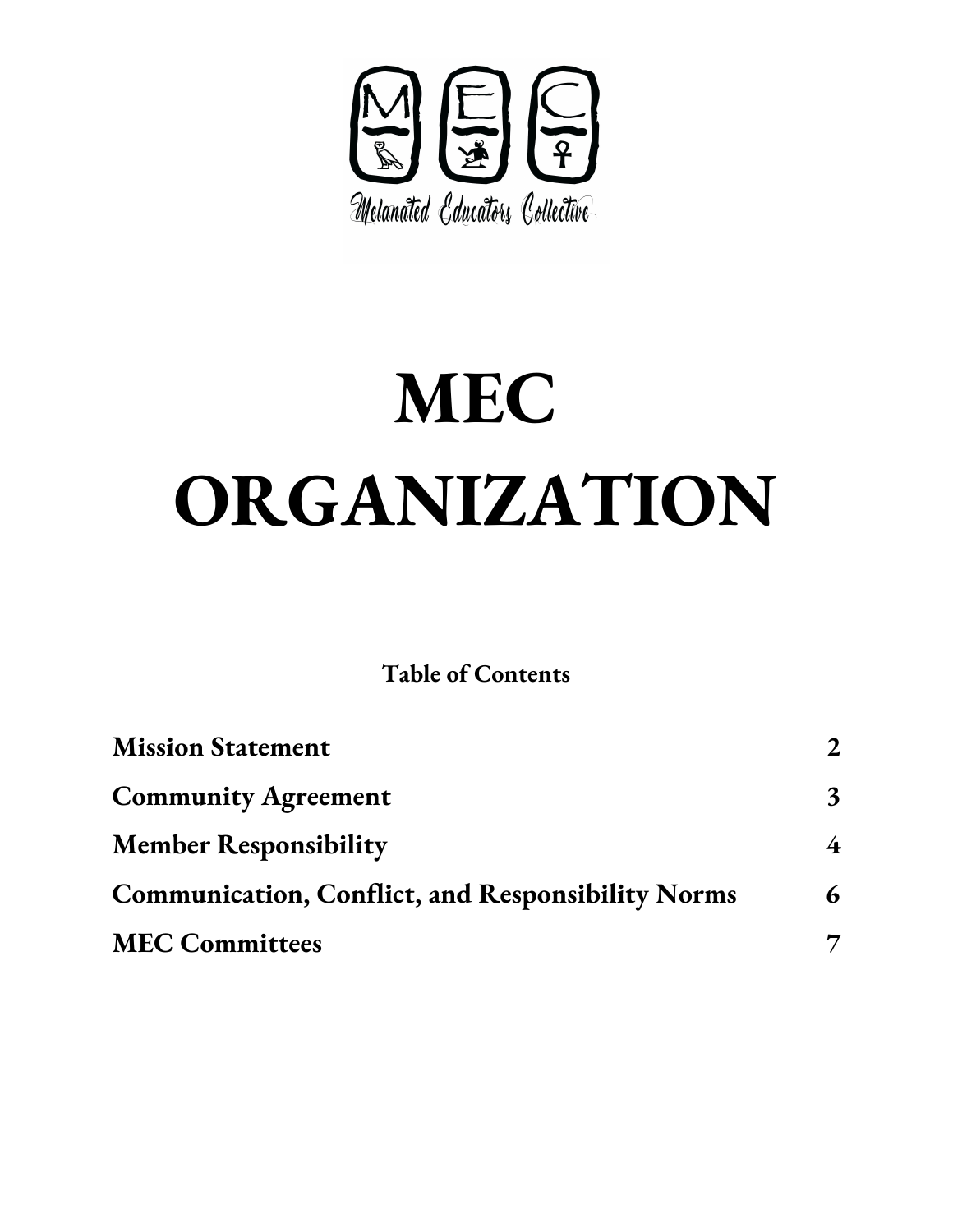## <span id="page-1-0"></span>**Mission Statement**

Melanated Educators Collective was created to provide support, resources, and discussion space to Melanated educators within the city of Philadelphia. We plan to accomplish this goal by developing quality professional development sessions, mentorship programs, and events which give space for leisure and networking opportunities.

The above initiatives will be crafted through the lens of abolitionist teaching, a pedagogy that members of our organization must utilize as the foundation of their teaching beliefs. Abolitionist teaching, according to Dr. Bettina Love is informed by critical race theory and centered around organizing for change. An abolitionist educator teaches from a place of compassion and love while also holding space for Black joy. However, abolitionist teachers have no problem with calling out racism, discrimnation, or prejudice within the classroom, school, and in the larger society.

In order for melanated teachers to continually show up for our students and communities in this way, a village will be needed. The Melanated Educators Collective's mission is to step into the gap and make sure Black educators have everything they need to survive, thrive, and dismantle our current dysfunctional education system.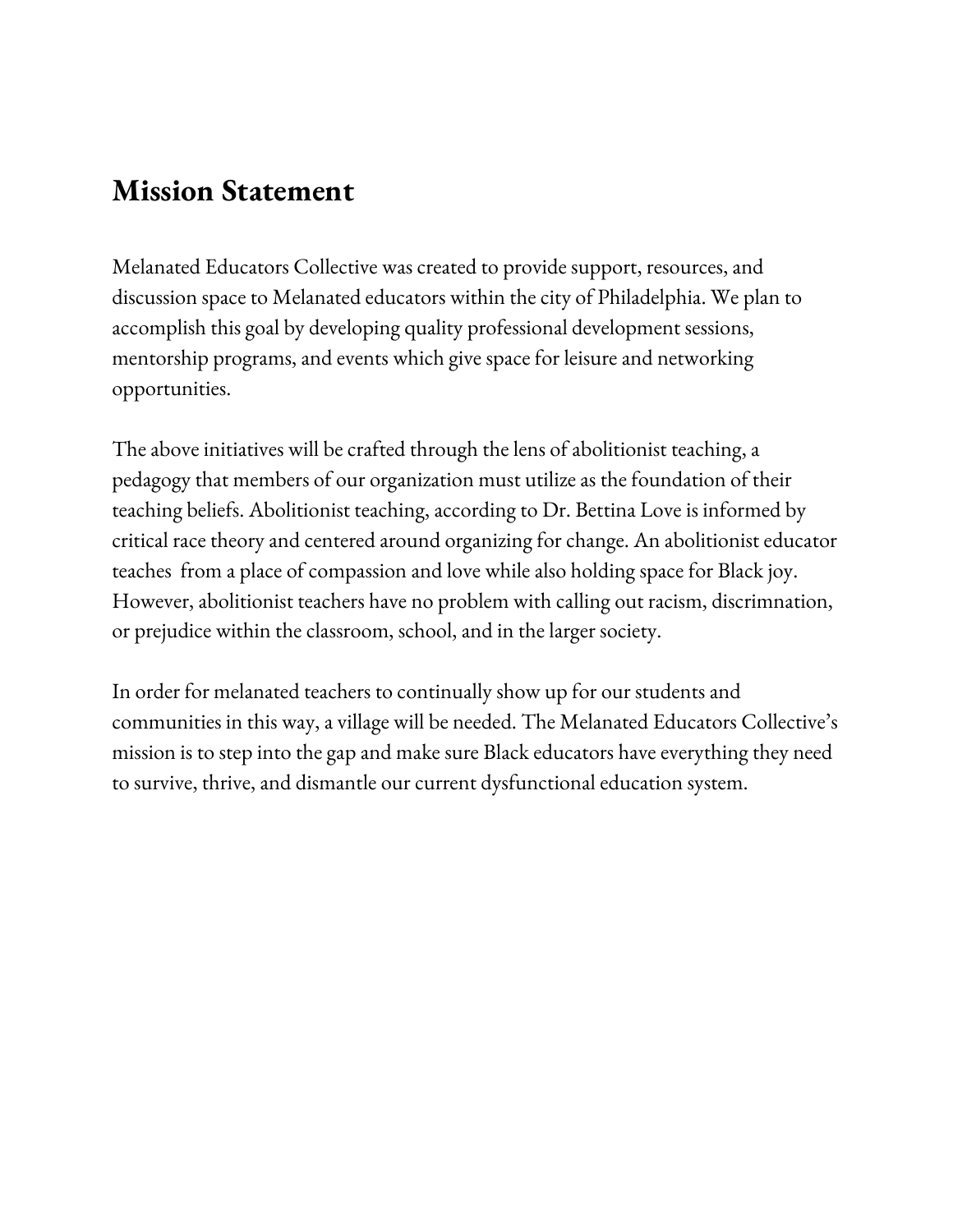## <span id="page-2-0"></span>**Community Agreement**

As a member (core, active, and supporting), I agree to the following community statement. I support MEC because it is:

- Committed to working with and within the community
- Committed to safety for all women and ending patriarchal practices (this includes zero tolerance for misogyny, sexism, and toxic masculinity)
- Committed to the safety and support of the LGTBQ+ community
- Committed to working with children and teens as an educator, counselor, paraprofessional, mental health worker, parent or community organizer
- Committed to the safety and support of children and teens in all Philadelphia schools (public, charter, and private)
- Committed to the development of culturally responsive curriculum and professional development for all teachers
- Committed to doing the internal work necessary to manage internalized racial oppression
- Committed to continuing to work in partnership with Racial Justice Organizing Committee, Black Lives Matter- Philly, and BARWE and any other organization that supports Black Educators and families by utilizing a racial justice practice
- Committed to working with other members in harmony and authenticity by working through conflict by listening and being authentically available
- Committed to the uplift and celebration of Black Educators, Community Organizers and Families
- Committed to being an abolitionist educator

If any of the core agreements are violated, the core members will collectively determine the best course of action, which can include mediation, suspension from membership, or removal.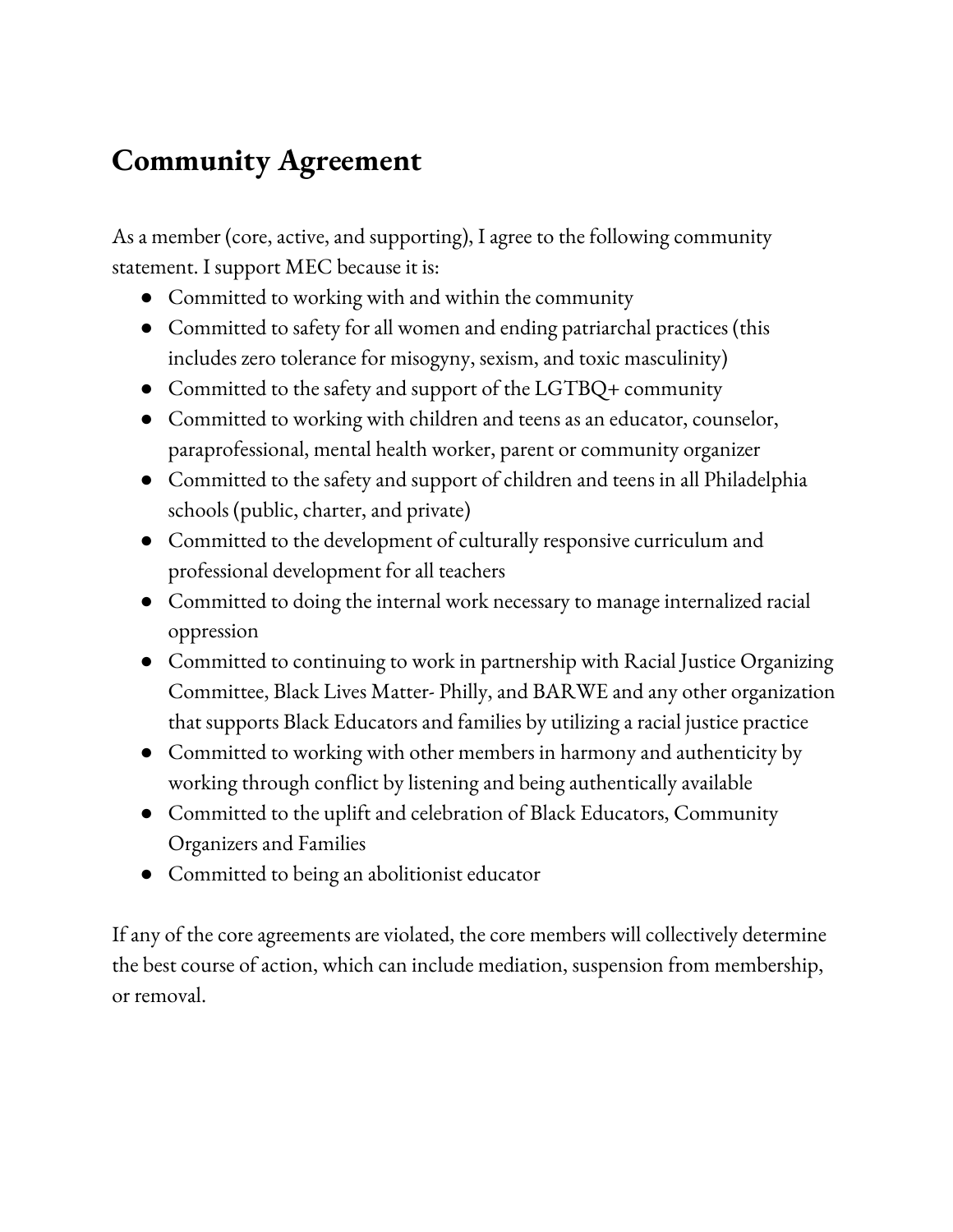## <span id="page-3-0"></span>**Member Responsibility**

**As a core member,** I agree to the following:

- Must attend 90% of Core Membership Meetings.
- Must attend 90% of all MEC Events.
- Must attend and help organize MEC's conference.
- Must pay membership dues which is \$5 a month or \$60 for the entire year.
- Must give 24 hours notice that they can not attend meetings/events.
- Must sign and agree to the MEC Community Agreement
- Must follow the procedures for communication and conflict
- Must identify as Black, Latinx or from the African Diaspora

**As an active member,** I agree to the following:

- Must attend at least 50% of General Meetings.
- Must attend 50% of MEC Events.
- Volunteer in as many events as possible.
- Membership dues are \$5 a month or \$60 for the entire year.
- Must sign and agree to the MEC Community Agreement
- Must follow the procedures for communication and conflict
- Volunteer to be an anti-racism trainer (optional)

**As a supporting member,** I agree to the following:

- Attending meetings are not required.
- MEC events are not required.
- Encouraged to volunteer in as many events as possible.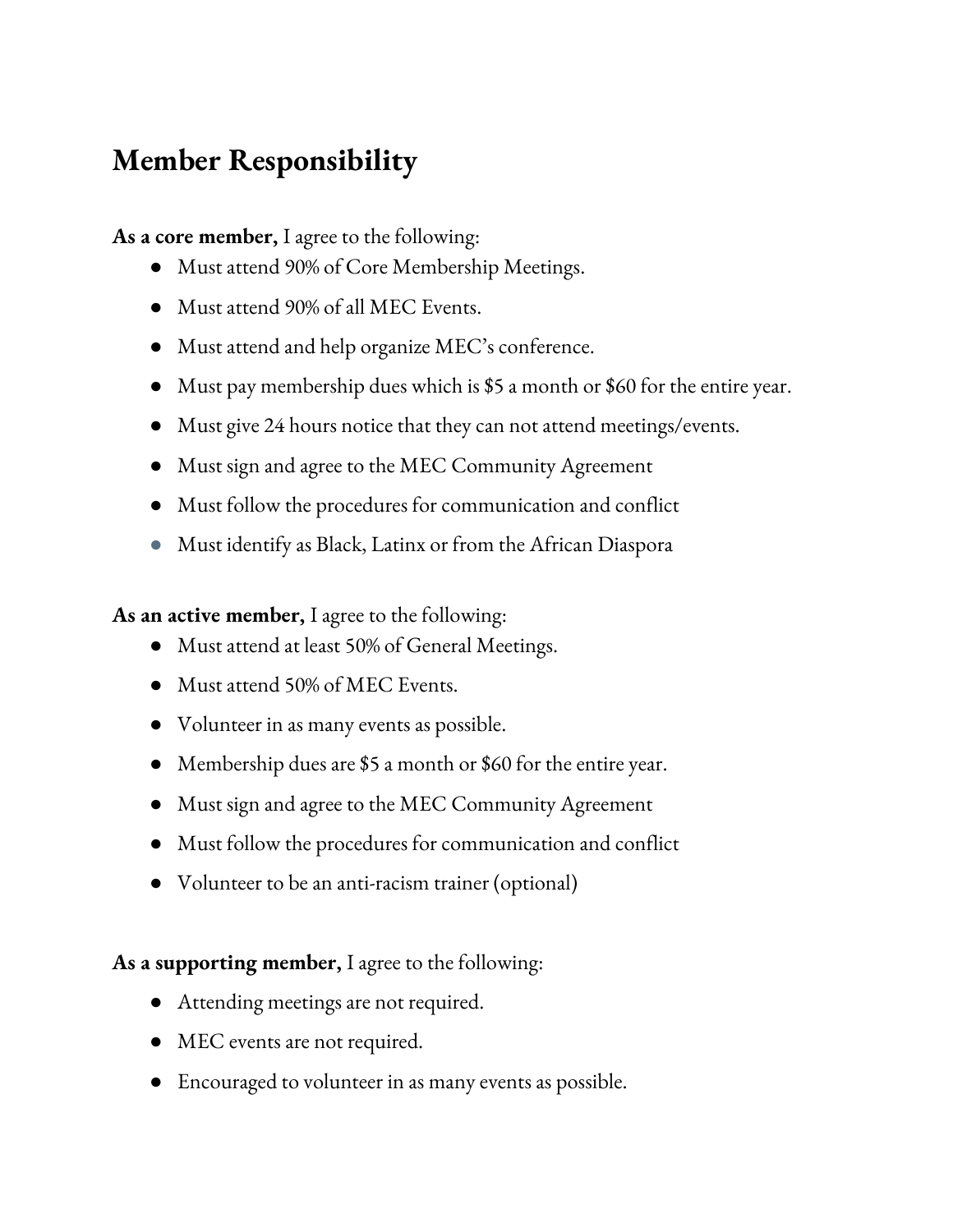- Supporting Member dues are \$20 for the entire year.
- Can identify as BIPOC or a non-BIPOC ally (consistent support of racial justice organizations)

#### **Communication, Conflict, and Responsibility Norms**

- Whatsapp or text communication is for quick responses and everyday communication only.
- Conflicts and/or arguments should not be shared via Whatsapp or text or social media.
- If a conflict or concern arises it should be brought to the core group immediately. If it is a problem with a core member or between core members, a mediated conversation should be scheduled immediately. If it can be resolved with a one on one conversation, then that should take place via Zoom or telephone.
- If any of the community agreements has been violated, it should be reported to a core member or sent to all of the core members. Collectively, core members will determine the best course of action to solve the problem. This may include mediation, suspension from membership, or removal.
- It is recommended that smaller conflicts and/disagreements be handled with individual one on one conversations. If a mediator is necessary, please request one.
- Mediators can be from core membership, and if preferred an external one can also be recommended.
- All minutes from core meetings will be shared with the active and supporting members and the same goes for the minutes from active member meetings.